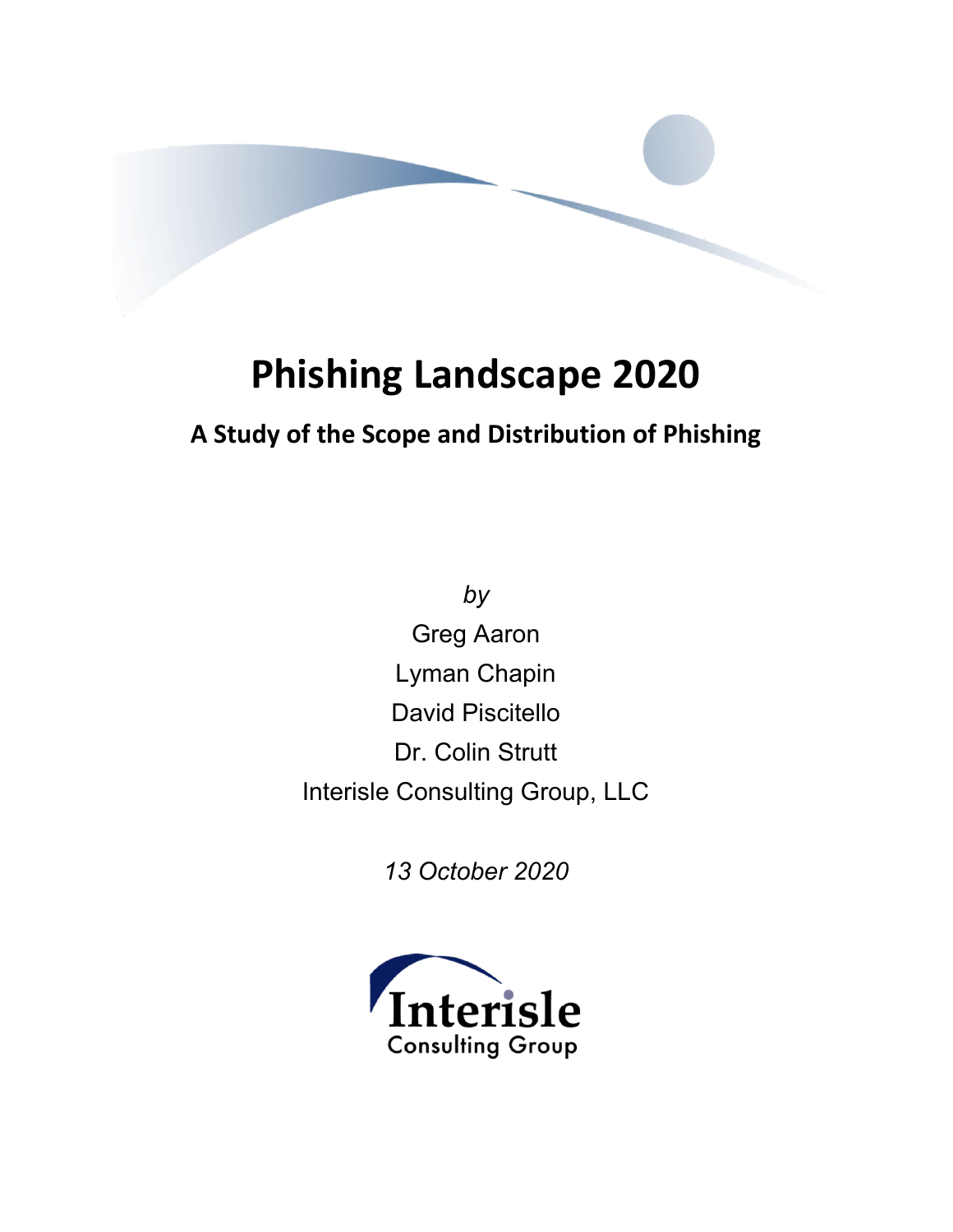## Executive Summary

Phishing is a significant threat to millions of Internet users. Phishing attacks lure victims to a website purportedly run by a trusted entity, such as a bank or other service the victim uses, and the victim is fooled into entering sensitive information. These bogus websites are actually run by criminals, and they steal extensive financial and personal information from the victims, leading to large aggregate financial losses and identity theft. At the same time, phishing inflicts financial costs and reputational damage to the targets, which are companies, government entities such as tax authorities, and universities. Phishing also inflicts damage on the systems of compromised web hosts, on the email providers who must defend against phishing spam, and on responders charged with protecting users and networks.

The amount of phishing being found continues to increase. Google's Safe Browsing program offers an excellent measurement of verified phishing activity over an extended period. Google Safe Browsing has logged a significant increase in phishing sites over the past four years:





Our goal in this study was to capture and analyze a large set of information about phishing attacks, to better understand how much phishing is taking place and where it is taking place, and to see if the data suggests better ways to fight phishing. To do so we looked at when phishers launch attacks, to determine when attacks occur and how quickly phishers act. We studied where phishers are getting the resources they need to perpetrate their crimes — where they obtain domain names, and what web hosting is used. This analysis can identify where additional phishing detection and mitigation efforts are needed and can identify vulnerable providers. We also report on the wide range of brands targeted by phishers, and how often they take advantage of the unique properties of internationalized domain names (IDNs).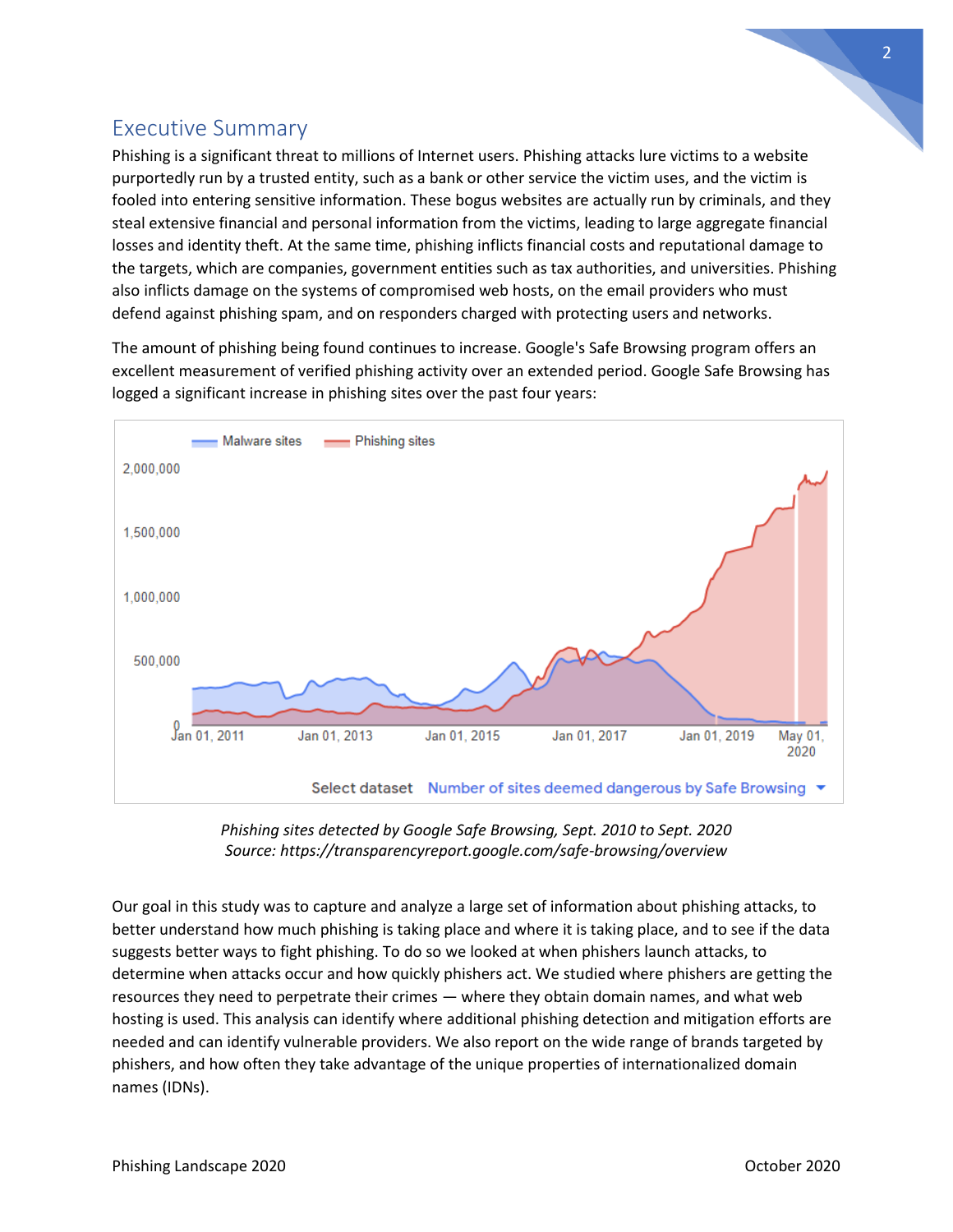To assemble a deep and reliable set of data, we collected URLs, domain names, IP addresses, and other data about phishing attacks from four widely used and respected threat data providers: the Anti-Phishing Working Group (APWG), OpenPhish, PhishTank, and Spamhaus. Over a three-month collection period, we learned about more than 100,000 newly discovered phishing sites.

#### Major Findings

Based on the data, our major findings and conclusions are:

- 1. **Most phishing is concentrated at small numbers of domain registrars, domain registries, and hosting providers.** These concentrations may be due to business decisions that these providers make. **These providers can make a significant impact on phishing if they implement better anti-abuse programs.**
- 2. **Phishers themselves register more than half of the domain names on which phishing occurs**. We call these "malicious registrations."
- 3. **Domain name registrars and registry operators can prevent and mitigate large amounts of phishing, by finding and suspending maliciously registered domains.** It is possible to identify malicious registrations with a high degree of reliability. Registries and registrars possess dispositive data about their customers that no one else has, and that data provides additional opportunities to identify risky registrations.
- 4. **Registries, registrars, and hosting providers should focus on both mitigation and** *prevention***. Some anti-abuse programs are purely reactive, and address phishing only after it begins. Such programs can create incremental reductions of damage and losses, but may do nothing to prevent ongoing cycles of phishing and sustained abuse over time.**
- 5. **The problem of phishing is bigger than is reported, and the exact size of the problem is unknown.** This is due to gaps in detection and in data sharing. The over-redaction of contact data in WHOIS is contributing to the under-detection problem.
- 6. **Sixty-five percent of maliciously registered domain names are used for phishing within five days of registration.**
- 7. **New top-level domains introduced since 2014 account for 9% of all registered domain names, but 18% of the domain names used for phishing. Of the domains used for phishing in the new gTLDs, 81% were maliciously registered by phishers. Most of those were concentrated in a small number of new gTLDs.**
- 8. **About 9% of phishing occurs at a small set of providers that offer subdomain services.**

The methodologies and data from this study will be used to conduct additional longitudinal surveys of phishing over time, and to investigate other forms of cybercrime and DNS abuse.